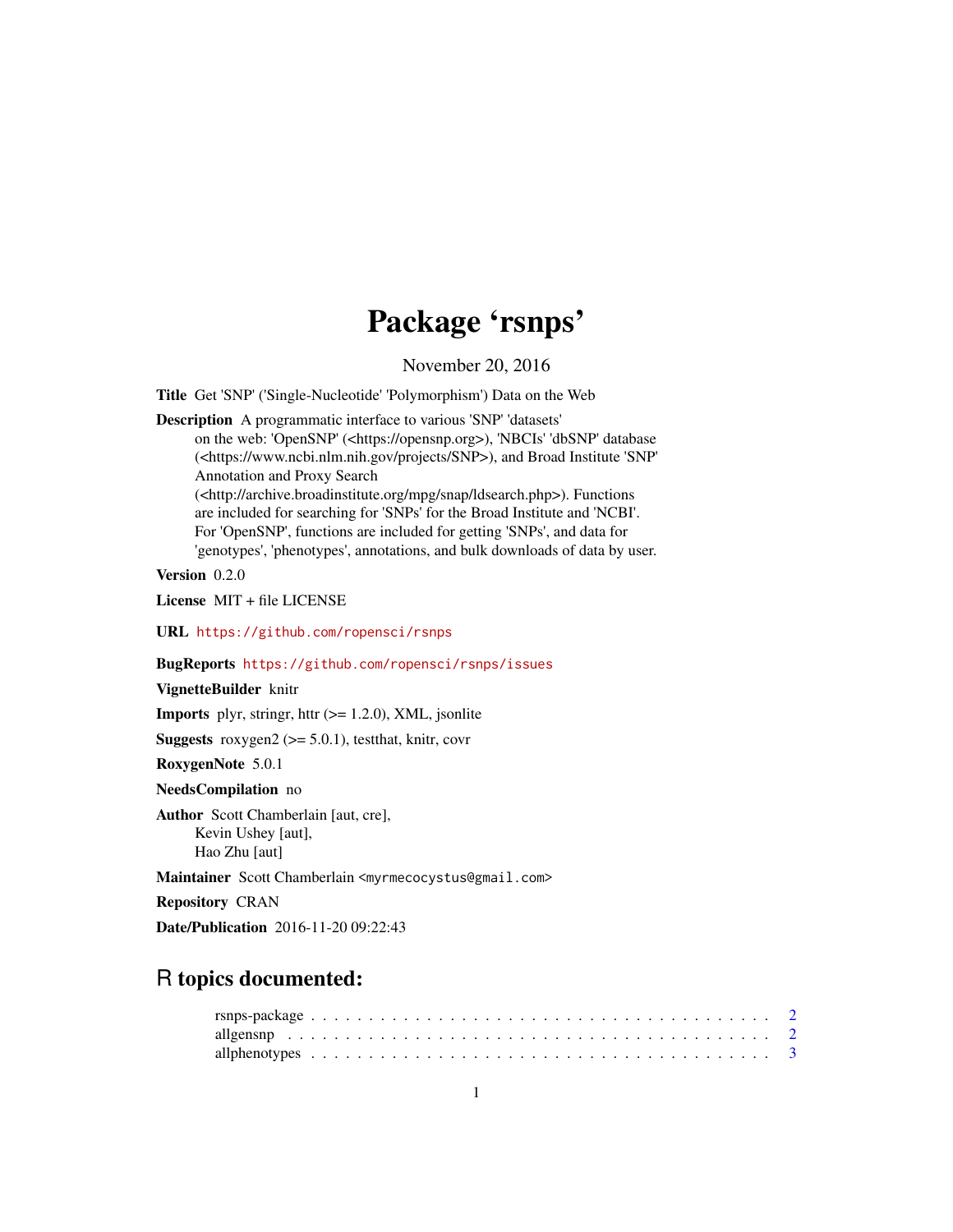#### <span id="page-1-0"></span>2 allgensnp

| Index |  |
|-------|--|
|       |  |

rsnps-package *Get SNP (Single-Nucleotide Polymorphism) Data on the Web*

# Description

This package gives you access to data from OpenSNP (https://opensnp.org) via their API (https://opensnp.org/faq#api).

# Author(s)

Scott Chamberlain <myrmecocystus@gmail.com>

Kevin Ushey <kevinushey@gmail.com>

Hao Zhu <haozhu233@gmail.com>

allgensnp *Get genotype data for all users at a particular snp.*

# Description

Get genotype data for all users at a particular snp.

# Usage

allgensnp(snp = NA,  $df = FALSE, ...$ )

# Arguments

| snp                     | SNP name.                                                  |
|-------------------------|------------------------------------------------------------|
| df                      | Return data.frame (TRUE) or not (FALSE) - default = FALSE. |
| $\cdot$ $\cdot$ $\cdot$ | Curl options passed on to GET.                             |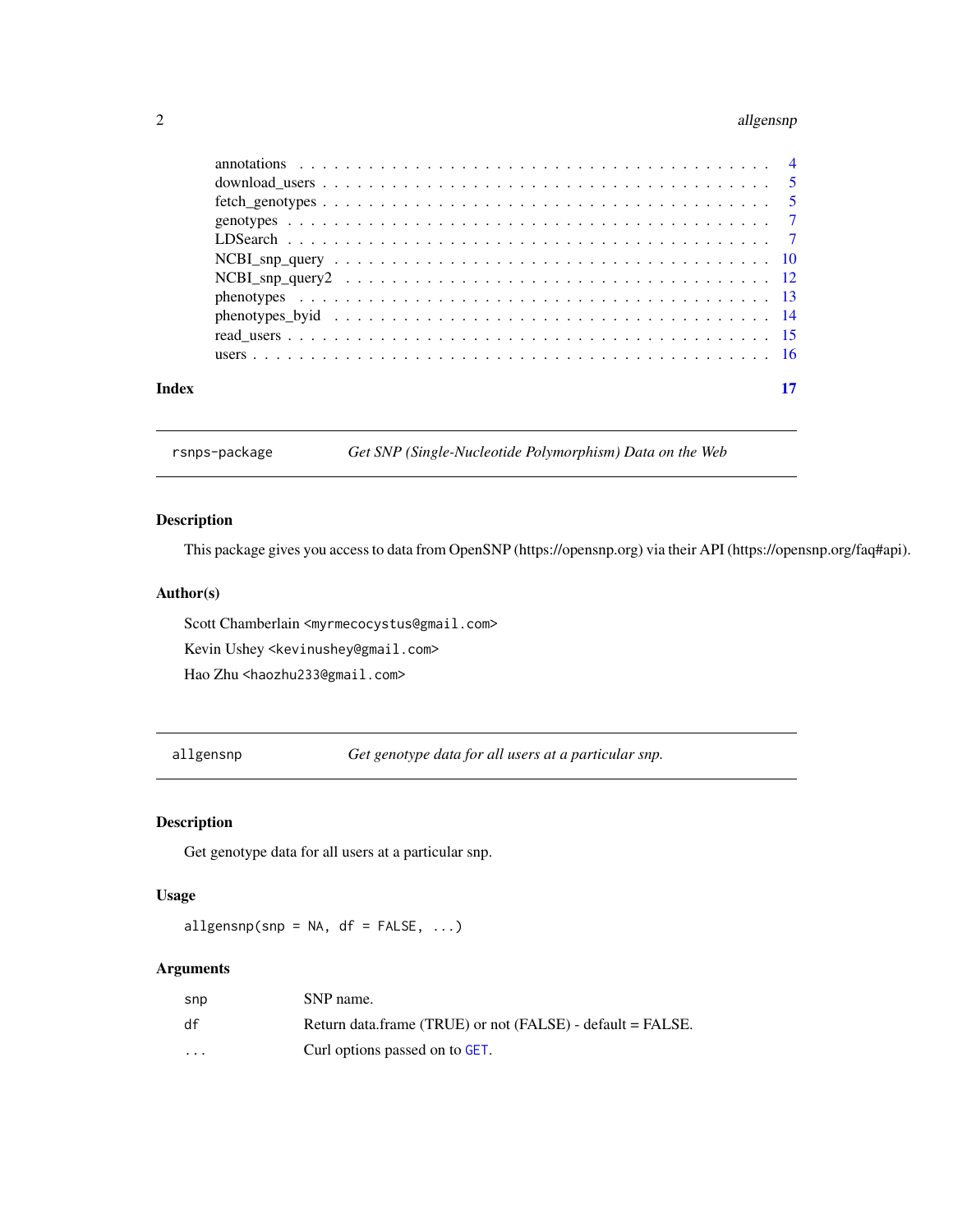# <span id="page-2-0"></span>allphenotypes 3

# Value

List of genotypes for all users at a certain SNP, or data.frame

#### Examples

```
## Not run:
allgensnp(snp = 'rs7412')
allgensnp('rs7412', df = TRUE)
```
## End(Not run)

| allphenotypes | Get all phenotypes, their variations, and how many users have data |  |
|---------------|--------------------------------------------------------------------|--|
|               | <i>available for a given phenotype.</i>                            |  |

#### Description

Either return data.frame with all results, or output a list, then call the charicteristic by id (paramater = "id") or name (paramater = "characteristic").

# Usage

allphenotypes(df =  $FALSE, ...)$ 

# Arguments

| df       | Return a data frame of all data. The column known variations can take mul-     |
|----------|--------------------------------------------------------------------------------|
|          | tiple values, so the other columns id, characteristic, and number of users are |
|          | replicated in the data.frame. $(default = FALSE)$                              |
| $\cdots$ | Curl options passed on to GET.                                                 |

#### Value

Data.frame of results, or list if df=FALSE

#### Examples

```
## Not run:
# Get all data
allphenotypes(df = TRUE)
# Output a list, then call the characterisitc of interest by 'id' or
# 'characteristic'
datalist <- allphenotypes()
names(datalist) # get list of all characteristics you can call
datalist[["ADHD"]] # get data.frame for 'ADHD'
datalist[c("mouth size","SAT Writing")] # get data.frame for 'ADHD'
```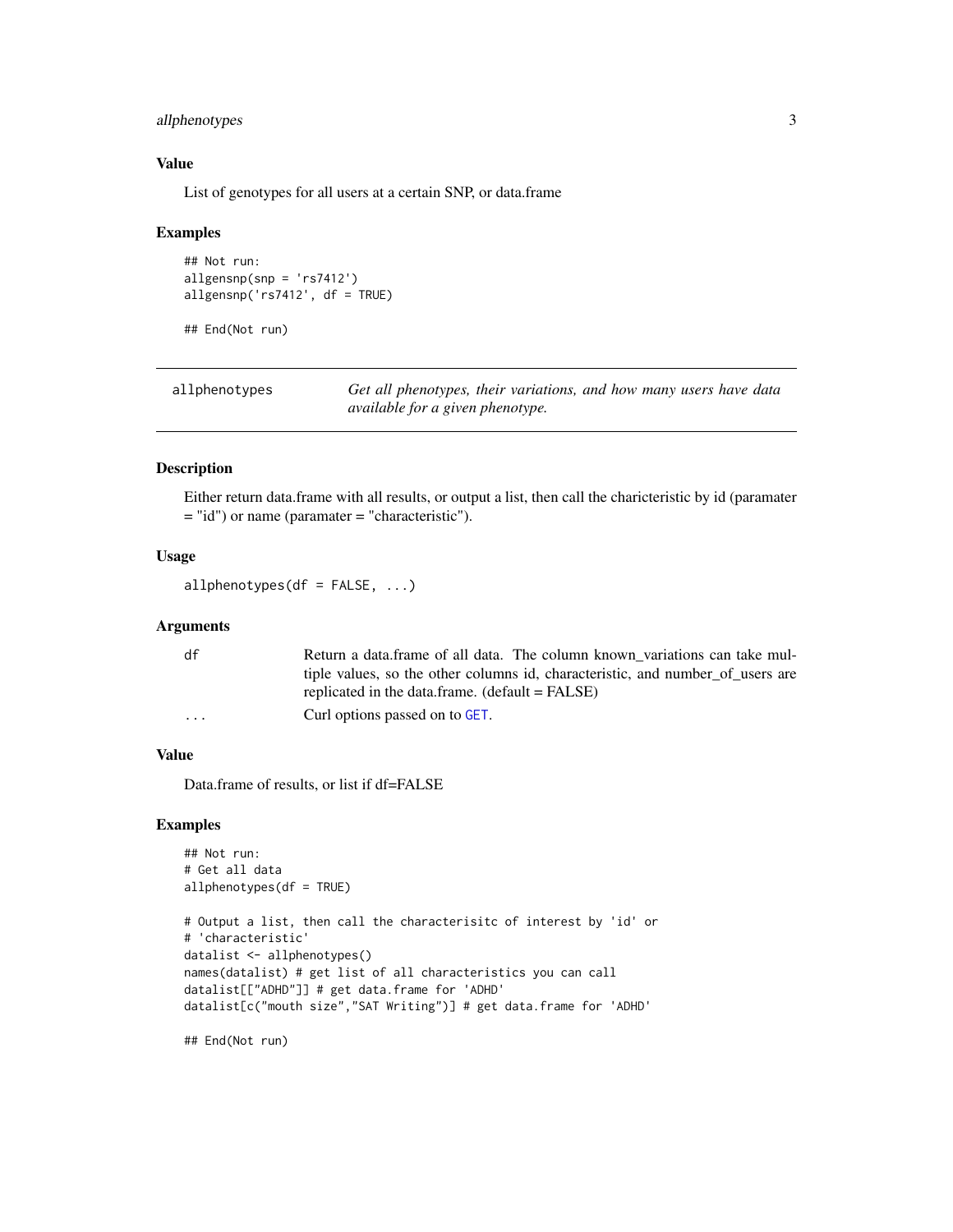<span id="page-3-0"></span>

Either return data.frame with all results, or output a list, then call the charicteristic by id (paramater = "id") or name (paramater = "characteristic").

#### Usage

```
annotations(snp = NA, output = c("all", "plos", "mendeley", "snpedia",
  "metadata"), \ldots)
```
# Arguments

| snp       | SNP name.                                                                                                                                                              |
|-----------|------------------------------------------------------------------------------------------------------------------------------------------------------------------------|
| output    | Name the source or sources you want annotations from (options are: 'plos',<br>'mendeley', 'snpedia', 'metadata'). 'metadata' gives the metadata for the re-<br>sponse. |
| $\ddotsc$ | Curl options passed on to GET.                                                                                                                                         |

#### Value

Data.frame of results.

```
## Not run:
# Get all data
## get just the metadata
annotations(snp = 'rs7903146', output = 'metadata')
## just from plos
annotations(snp = 'rs7903146', output = 'plos')
## just from snpedia
annotations(snp = 'rs7903146', output = 'snpedia')
## get all annotations
annotations(snp = 'rs7903146', output = 'all')## End(Not run)
```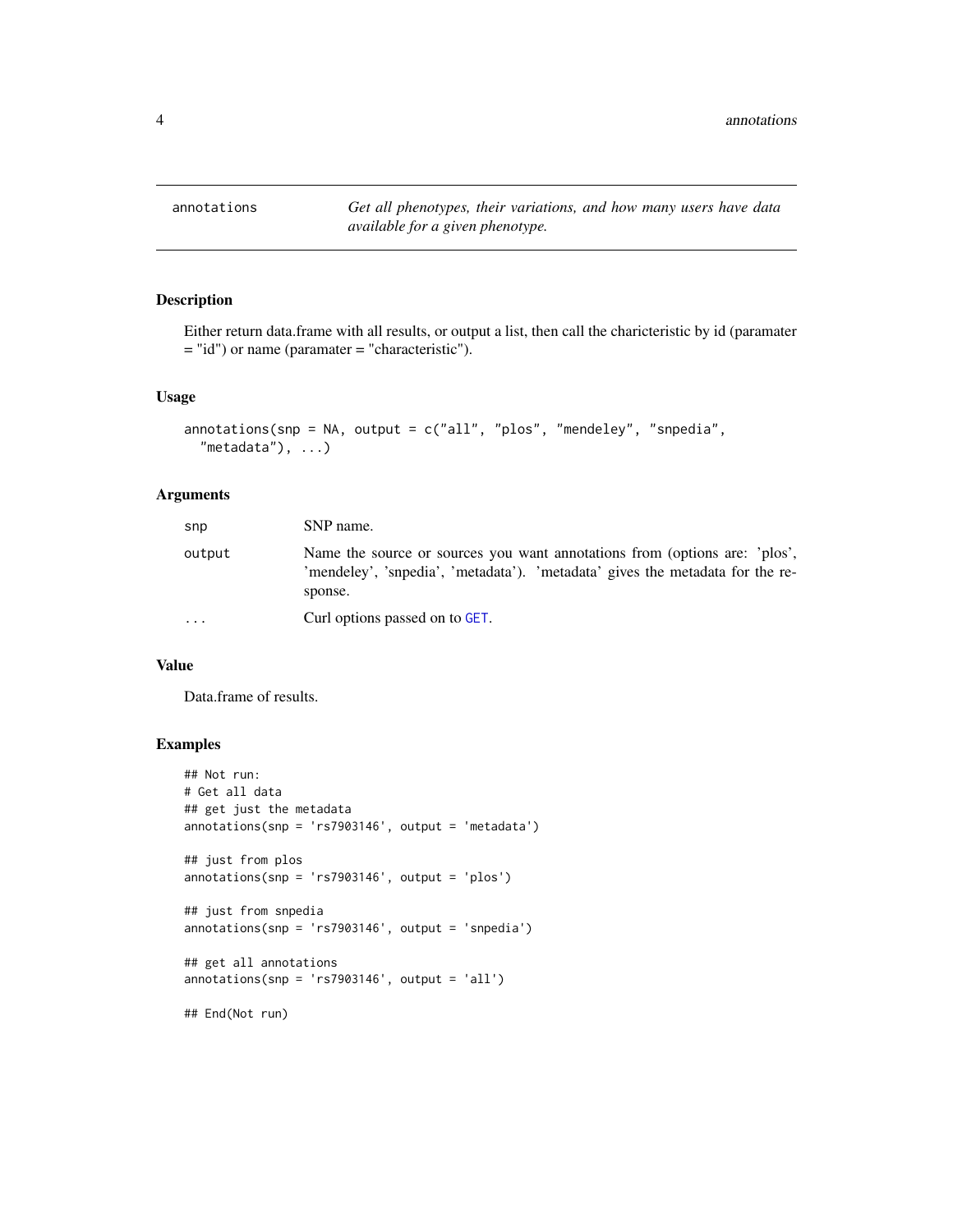<span id="page-4-0"></span>download\_users *Download openSNP user files.*

# Description

Download openSNP user files.

#### Usage

```
download_users(name = NULL, id = NULL, dir = " \gamma", ...)
```
# Arguments

| name | User name                      |
|------|--------------------------------|
| id   | User id                        |
| dir  | Directory to save file to      |
|      | Curl options passed on to GET. |

# Value

File downloaded to directory you specify (or default), nothing returned in R.

# Examples

```
## Not run:
# Download a single user file, by id
download_users(id = 14)
# Download a single user file, by user name
download_users(name = 'kevinmcc')
# Download many user files
lapply(c(14,22), function(x) <i>download_user(id=x)</i>)read_users(id=14, nrows=5)
## End(Not run)
```
fetch\_genotypes *Download genotype data for a user*

# Description

Download genotype data for a user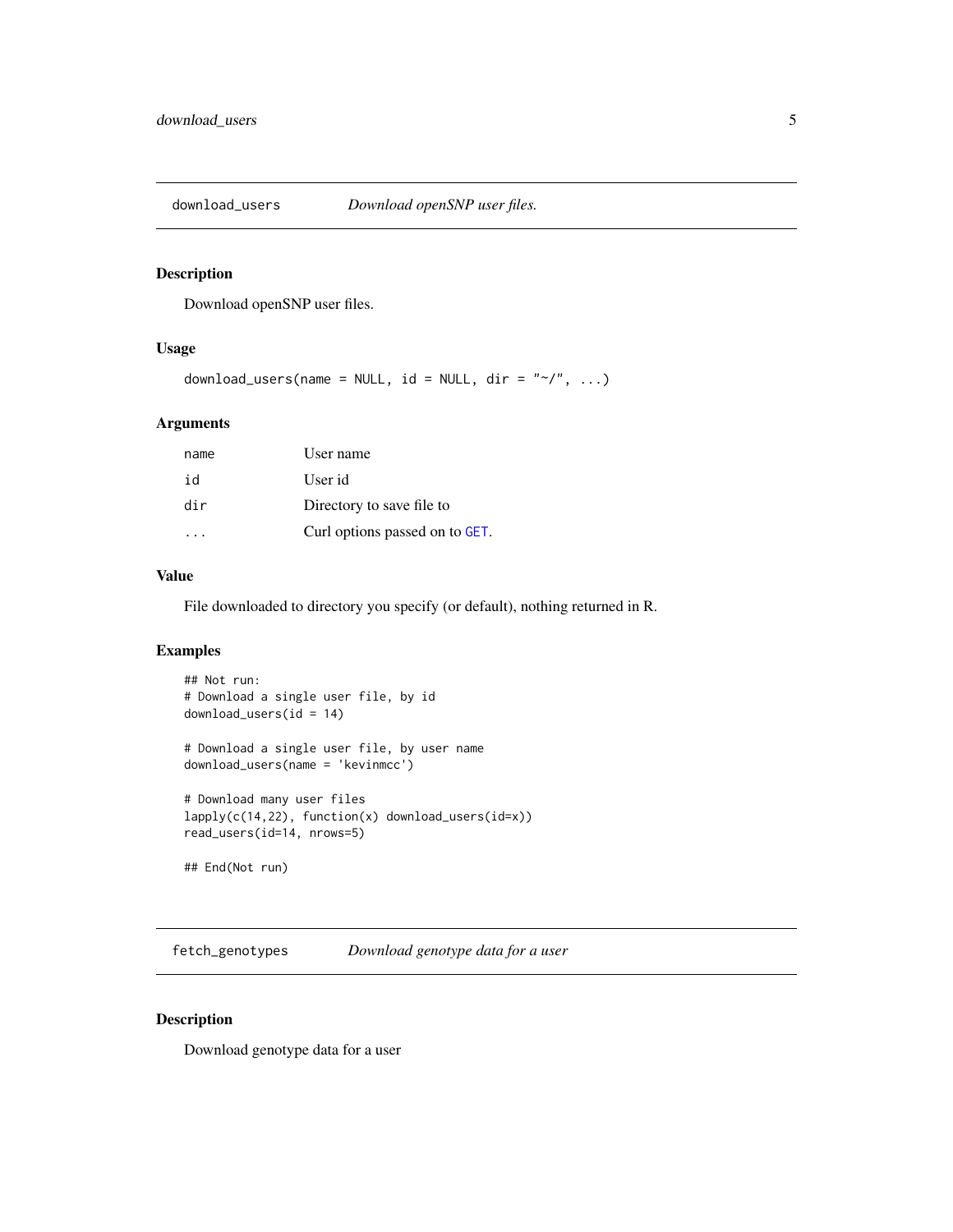#### <span id="page-5-0"></span>Usage

```
fetch\_genotypes(url, rows = 100, filepath = NULL, quiet = TRUE, ...)
```
#### Arguments

| url        | (character) URL for the download. See example below of function use.                                                                                                   |
|------------|------------------------------------------------------------------------------------------------------------------------------------------------------------------------|
| rows       | (integer) Number of rows to read in. Useful for getting a glimpse of the data.<br>Negative and other invalid values are ignored, giving back all data. Default: 100    |
| filepath   | (character) If none is given the file is saved to a temporary file, which will be<br>lost after your session is closed. Save to a file if you want to access it later. |
| quiet      | (logical) Should download progress be suppressed. Default: TRUE                                                                                                        |
| $\ddots$ . | Further args passed on to download. file                                                                                                                               |

# Details

Beware, not setting the rows parameter means that you download the entire file, which can be large (e.g., 15MB), and so take a while to download depending on your connection speed. Therefore, rows is set to 10 by default to sort of protect the user.

Internally, we use [download.file](#page-0-0) to download each file, then [read.table](#page-0-0) to read the file to a data.frame.

#### Value

data.frame for a single user, with four columns:

- rsid (character)
- chromsome (integer)
- position (integer)
- genotype (character)

```
## Not run:
# get a data.frame of the users data
data <- users(df = TRUE)
head( data[[1]] ) # users with links to genome data
mydata <- fetch_genotypes(url = data[[1]][1,"genotypes.download_url"],
  file="~/myfile.txt")
# see some data right away
mydata
# Or read in data later separately
read.table("~/myfile.txt", nrows=10)
## End(Not run)
```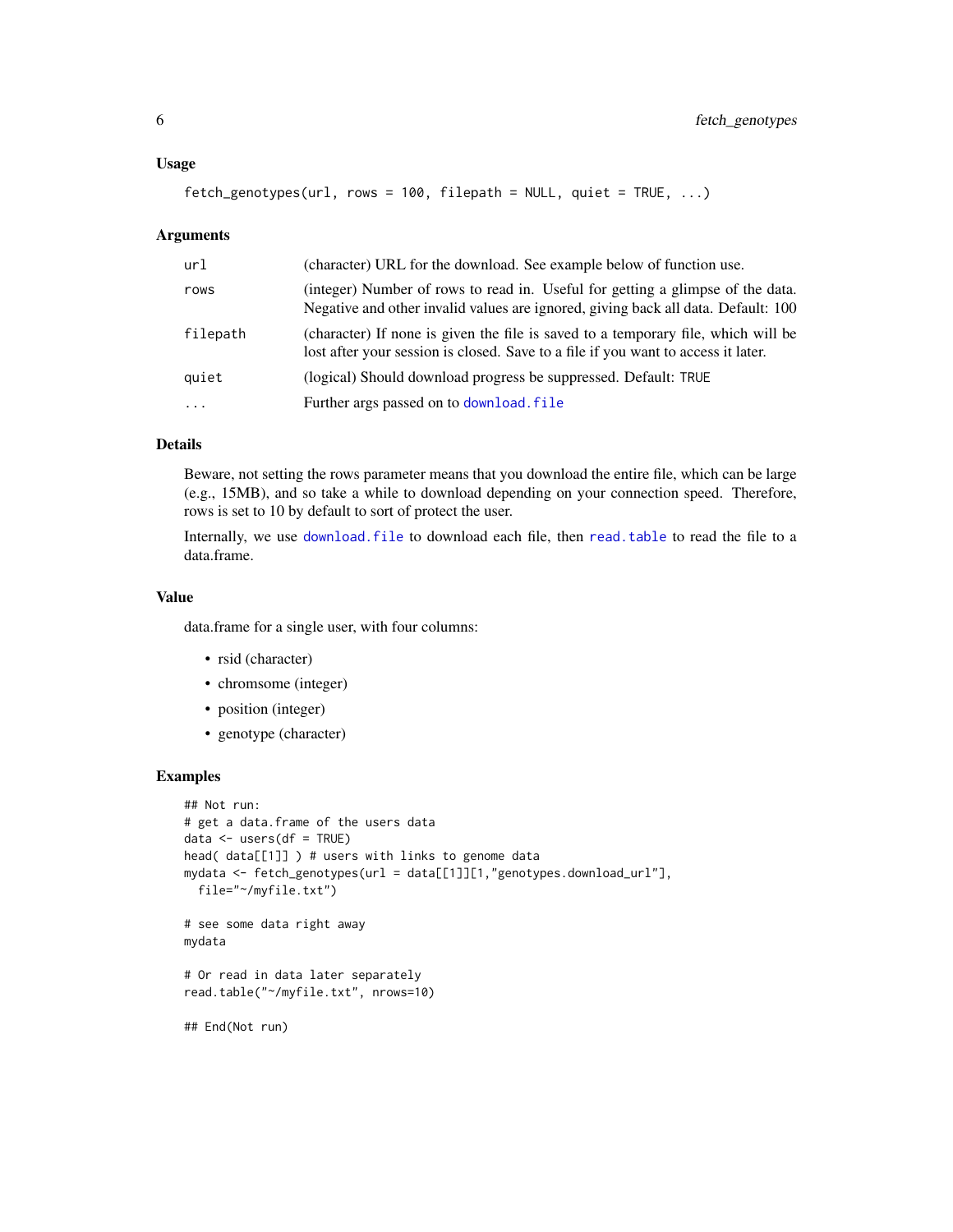<span id="page-6-0"></span>

Get genotype data for one or multiple users.

#### Usage

```
genotypes(snp = NA, userid = NA, df = FALSE, \ldots)
```
# Arguments

| snp      | SNP name.                                                  |
|----------|------------------------------------------------------------|
| userid   | ID of openSNP user.                                        |
| df       | Return data.frame (TRUE) or not (FALSE) - default = FALSE. |
| $\cdots$ | Curl options passed on to GET.                             |

#### Value

List (or data.frame) of genotypes for specified user(s) at a certain SNP.

#### Examples

```
## Not run:
genotypes(snp='rs9939609', userid=1)
genotypes('rs9939609', userid='1,6,8', df=TRUE)
genotypes('rs9939609', userid='1-2', df=FALSE)
```
## End(Not run)

LDSearch *Search for SNPs in Linkage Disequilibrium with a set of SNPs*

# Description

This function queries the SNP Annotation and Proxy tool (SNAP) for SNPs in high linkage disequilibrium with a set of SNPs, and also merges in up-to-date SNP annotation information available from NCBI.

# Usage

```
LDSearch(SNPs, dataset = "onekgpilot", panel = "CEU", RSquaredLimit = 0.8,
  distanceLimit = 500, GeneCruiser = TRUE, quiet = FALSE, ...)
ld_search(SNPs, dataset = "onekgpilot", panel = "CEU",
  RSquaredLimit = 0.8, distanceLimit = 500, GeneCruiser = TRUE,
  quiet = FALSE, ...)
```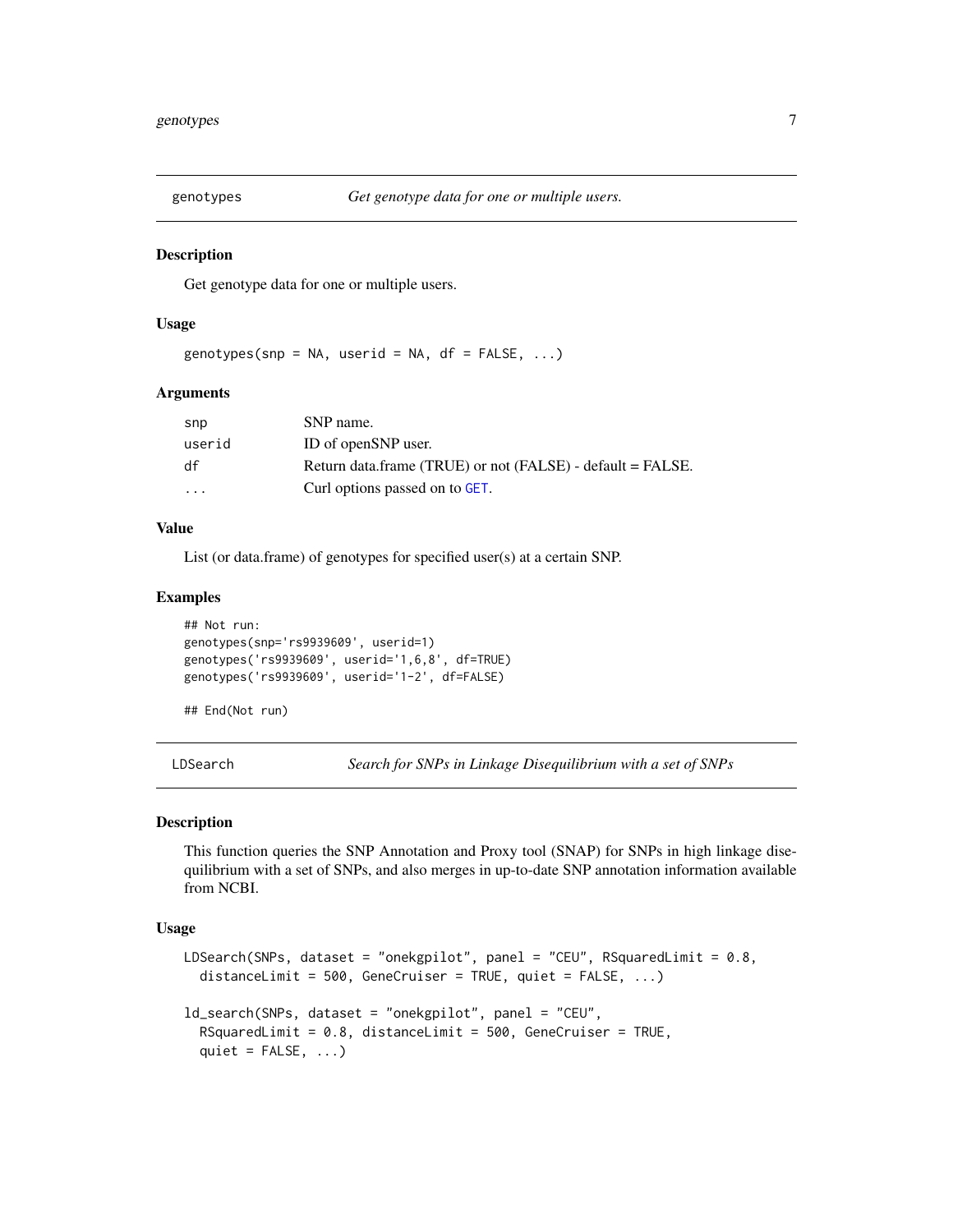# <span id="page-7-0"></span>Arguments

| <b>SNPs</b>   | A vector of SNPs (rs numbers).                                                                                                                       |
|---------------|------------------------------------------------------------------------------------------------------------------------------------------------------|
| dataset       | The dataset to query. Must be one of:                                                                                                                |
|               | • rel21: HapMap Release 21<br>• rel22: HapMap Release 22<br>• hapmap3r2: HapMap 3 (release 2)<br>• onekgpilot: 1000 Genomes Pilot 1                  |
| panel         | The panel to use from the queried data set. Must be one of:                                                                                          |
|               | $\cdot$ CEU<br>$\cdot$ YRI<br>• JPT+CHB                                                                                                              |
|               | If you are working with hapmap3r2, you can choose the additional panels:                                                                             |
|               | • ASW                                                                                                                                                |
|               | $\cdot$ CHD                                                                                                                                          |
|               | $\cdot$ GIH                                                                                                                                          |
|               | $\bullet$ LWK                                                                                                                                        |
|               | $\bullet$ MEK                                                                                                                                        |
|               | $\bullet$ MKK<br>$\cdot$ TSI                                                                                                                         |
|               | • CEU+TSI                                                                                                                                            |
|               | • JPT+CHB+CHD                                                                                                                                        |
| RSquaredLimit | The R Squared limit to specify as a filter for returned SNPs; that is, only SNP<br>pairs with R-squared greater than RSquaredLimit will be returned. |
| distanceLimit | The distance (in kilobases) upstream and downstream to search for SNPs in LD<br>with each set of SNPs.                                               |
| GeneCruiser   | boolean; if TRUE we attempt to get gene info through GeneCruiser for each SNP.<br>This can slow the query down substantially.                        |
| quiet         | boolean; if TRUE progress updates are written to the console.                                                                                        |
| .             | Curl options passed on to GET                                                                                                                        |

# Details

For more details, please see <http://archive.broadinstitute.org/mpg/snap/ldsearch.php>.

Information on the HapMap populations: [https://catalog.coriell.org/0/Sections/Collecti](https://catalog.coriell.org/0/Sections/Collections/NHGRI/hapmap.aspx?PgId=266&coll=HG)ons/ [NHGRI/hapmap.aspx?PgId=266&coll=HG](https://catalog.coriell.org/0/Sections/Collections/NHGRI/hapmap.aspx?PgId=266&coll=HG)

Information on the 1000 Genomes populations: [http://www.internationalgenome.org/categor](http://www.internationalgenome.org/category/population)y/ [population](http://www.internationalgenome.org/category/population)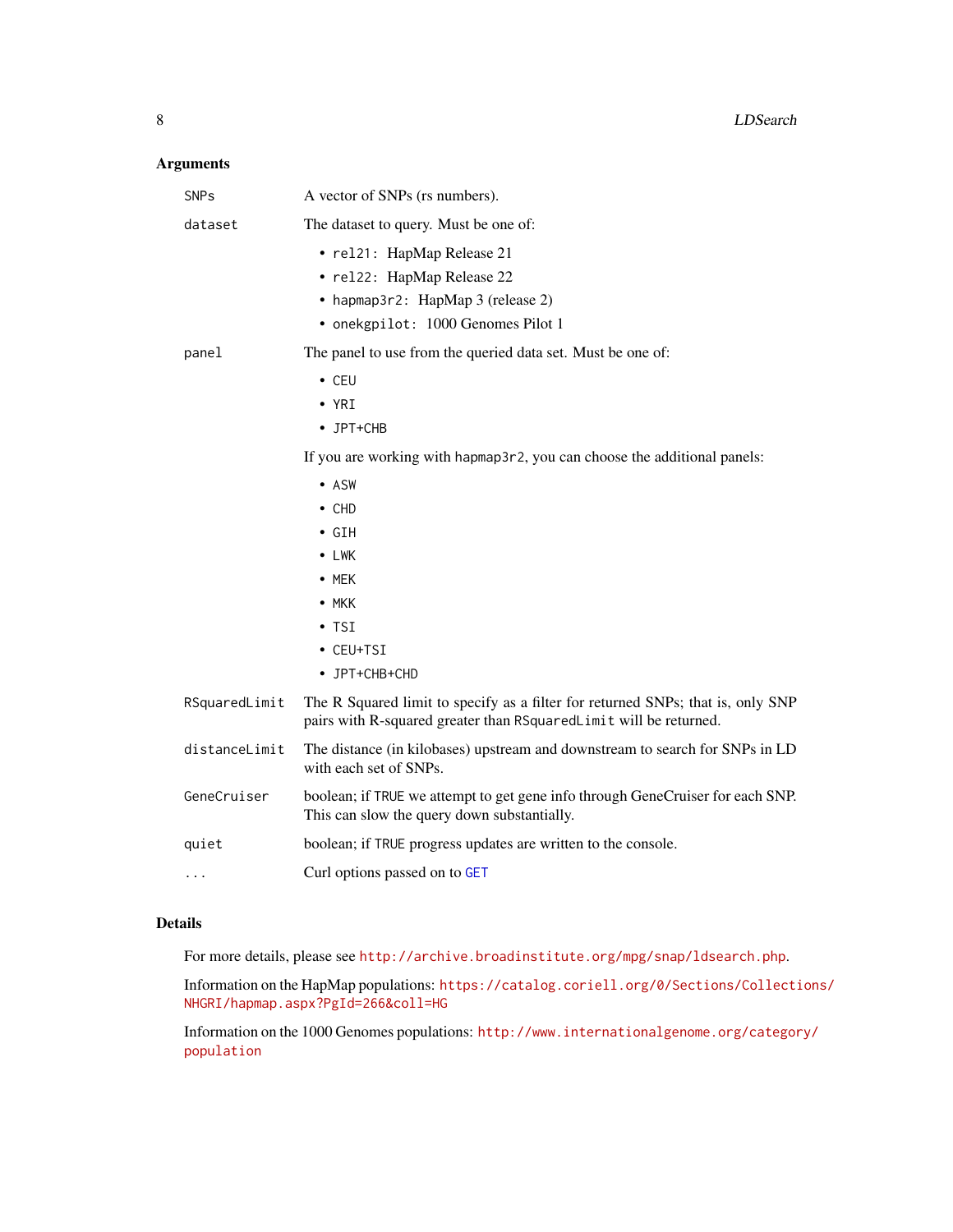#### LDSearch 9

#### Value

A list of data frames, one for each SNP queried, containing information about the SNPs found to be in LD with that SNP. A description of the columns follows:

- Proxy: The proxy SNP matched to the queried SNP.
- SNP: The SNP queried.
- Distance: The distance, in base pairs, between the queried SNP and the proxy SNP. This distance is calculated according to up-to-date position information returned from NCBI.
- RSquared: The measure of LD between the SNP and the proxy.
- DPrime: Another measure of LD between the SNP and the proxy.
- GeneVariant: Present if GeneCruiser is TRUE. This will identify where the SNP lies relative to its 'parent' SNP.
- GeneName: Present if GeneCruiser is TRUE. If the proxy SNP found lies within a gene, the name of that gene will be returned here. Otherwise, the field is N/A.
- GeneDescription: Present if GeneCruiser is TRUE. If the proxy SNP lies within a gene, information about that gene (as obtained from GeneCruiser) will be available here.
- Major: The major allele, as reported by SNAP.
- Minor: The minor allele, as reported by SNAP.
- MAF: The minor allele frequency corresponding to the reference panel queried, as obtained through SNAP.
- NObserved: The number of individuals from which the MAF information is generated, for column MAF.
- Chromosome\_NCBI: The chromosome that the marker lies on.
- Marker\_NCBI: The name of the marker. If the rs ID queried has been merged, the up-to-date name of the marker is returned here, and a warning is issued.
- Class\_NCBI: The marker's 'class'. See [https://www.ncbi.nlm.nih.gov/projects/SNP/](https://www.ncbi.nlm.nih.gov/projects/SNP/snp_legend.cgi?legend=snpClass) [snp\\_legend.cgi?legend=snpClass](https://www.ncbi.nlm.nih.gov/projects/SNP/snp_legend.cgi?legend=snpClass) for more details.
- Gene\_NCBI: If the marker lies within a gene (either within the exon or introns of a gene), the name of that gene is returned here; otherwise, NA. Note that the gene may not be returned if the marker lies too far upstream or downstream of the particular gene of interest.
- Alleles\_NCBI: The alleles associated with the SNP if it is a SNV; otherwise, if it is an IN-DEL, microsatellite, or other kind of polymorphism the relevant information will be available here.
- Major\_NCBI: The major allele of the SNP, on the forward strand, given it is an SNV; otherwise, NA.
- Minor\_NCBI: The minor allele of the SNP, on the forward strand, given it is an SNV; otherwise, NA.
- MAF\_NCBI: The minor allele frequency of the SNP, given it is an SNV. This is drawn from the current global reference population used by NCBI.
- BP\_NCBI: The chromosomal position, in base pairs, of the marker, as aligned with the current genome used by dbSNP.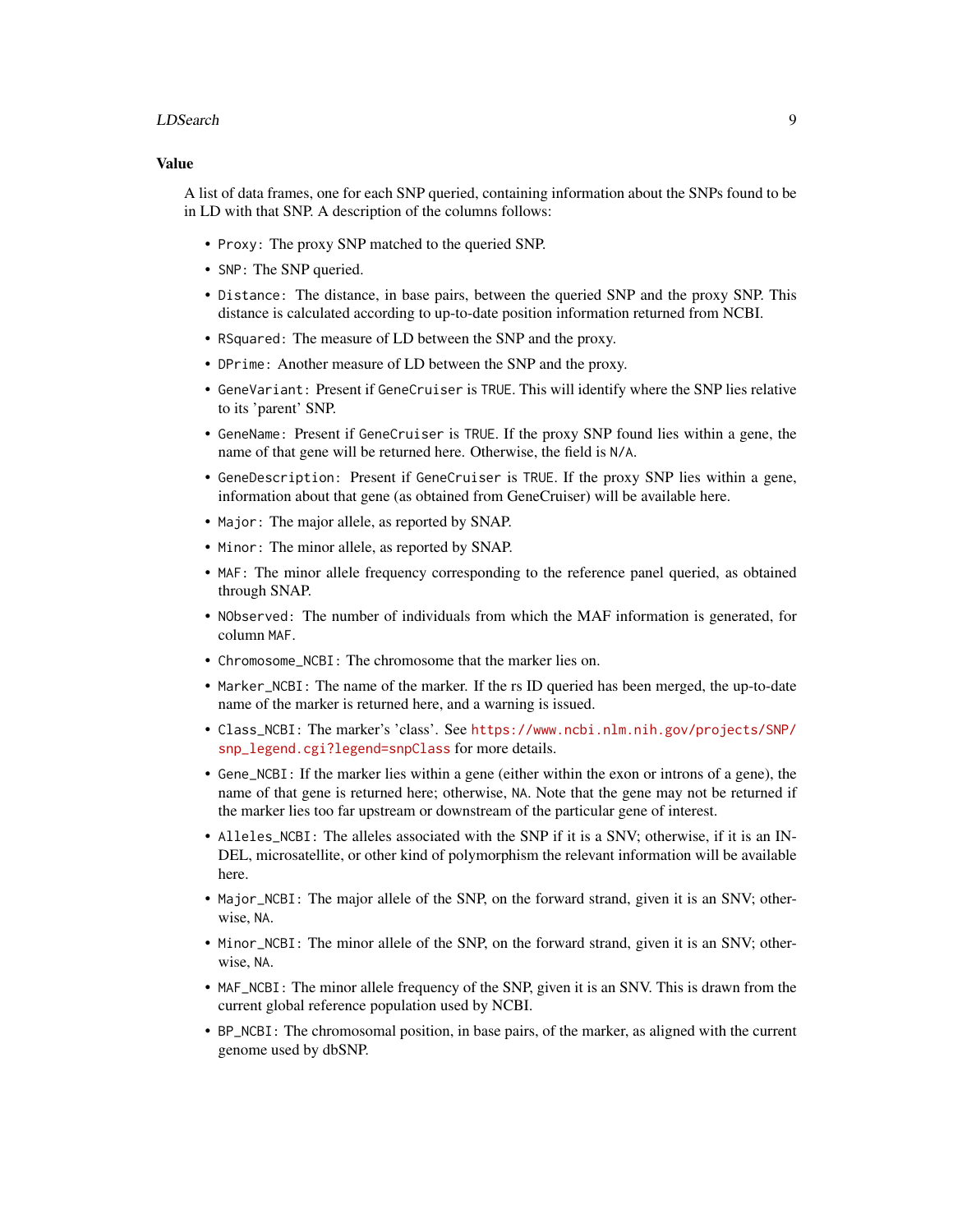#### Note

ld\_search is a synonym of LDSearch - we'll make LDSearch defunct in the next version

#### Examples

```
## Not run:
ld_search("rs420358")
ld_search('rs2836443')
ld_search('rs113196607')
```
## End(Not run)

NCBI\_snp\_query *Query NCBI's dbSNP for information on a set of SNPs*

#### <span id="page-9-1"></span>Description

This function queries NCBI's dbSNP for information related to the latest dbSNP build and latest reference genome for information on the vector of SNPs submitted.

# Usage

```
NCBI_snp_query(SNPs, ...)
```
ncbi\_snp\_query(SNPs, ...)

#### Arguments

| SNPs     | A vector of SNPs (rs numbers).                                            |
|----------|---------------------------------------------------------------------------|
| $\cdots$ | Further named parameters passed on to config to debug curl. See examples. |

# Details

Note that you are limited in the number of SNPs you pass in to one request because URLs can only be so long. Around 600 is likely the max you can pass in, though may be somewhat more. Break up your vector of SNP codes into pieces of 600 or less and do repeated requests to get all data.

# Value

A dataframe with columns:

- Query: The rs ID that was queried.
- Chromosome: The chromosome that the marker lies on.
- Marker: The name of the marker. If the rs ID queried has been merged, the up-to-date name of the marker is returned here, and a warning is issued.
- Class: The marker's 'class'. See [http://www.ncbi.nlm.nih.gov/projects/SNP/snp\\_](http://www.ncbi.nlm.nih.gov/projects/SNP/snp_legend.cgi?legend=snpClass) [legend.cgi?legend=snpClass](http://www.ncbi.nlm.nih.gov/projects/SNP/snp_legend.cgi?legend=snpClass) for more details.

<span id="page-9-0"></span>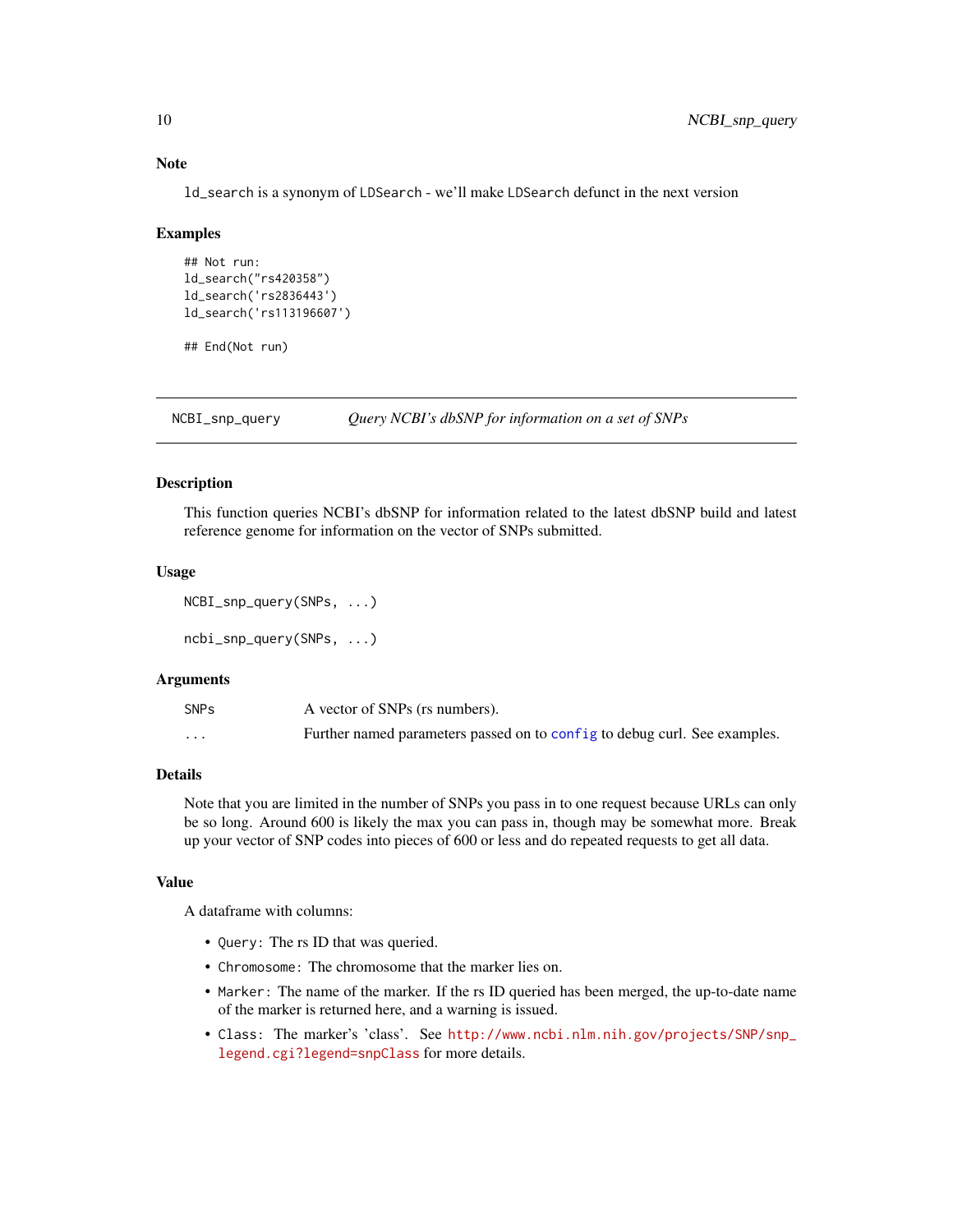- <span id="page-10-0"></span>• Gene: If the marker lies within a gene (either within the exon or introns of a gene), the name of that gene is returned here; otherwise, NA. Note that the gene may not be returned if the marker lies too far upstream or downstream of the particular gene of interest.
- Alleles: The alleles associated with the SNP if it is a SNV; otherwise, if it is an INDEL, microsatellite, or other kind of polymorphism the relevant information will be available here.
- Major: The major allele of the SNP, on the forward strand, given it is an SNV; otherwise, NA.
- Minor: The minor allele of the SNP, on the forward strand, given it is an SNV; otherwise, NA.
- MAF: The minor allele frequency of the SNP, given it is an SNV. This is drawn from the current global reference population used by NCBI.
- BP: The chromosomal position, in base pairs, of the marker, as aligned with the current genome used by dbSNP. we add 1 to the base pair position in the BP column in the output data.frame to agree with what the dBSNP website has.

#### Note

ncbi\_snp\_query is a synonym of NCBI\_snp\_query - we'll make NCBI\_snp\_query defunct in the next version

#### **References**

<https://www.ncbi.nlm.nih.gov/projects/SNP/>

# See Also

[ncbi\\_snp\\_query2](#page-11-1)

```
## Not run:
## an example with both merged SNPs, non-SNV SNPs, regular SNPs,
## SNPs not found, microsatellite
SNPs <- c("rs332", "rs420358", "rs1837253", "rs1209415715", "rs111068718")
ncbi_snp_query(SNPs)
# ncbi_snp_query("123456") ##invalid: must prefix with 'rs'
ncbi_snp_query("rs420358")
ncbi_snp_query("rs332") # warning that its merged into another, try that
ncbi_snp_query("rs121909001")
ncbi_snp_query("rs1837253")
# warning that no data available, returns 0 length data.frame
ncbi_snp_query("rs1209415715")
# warning that chromosomal information may be unmapped
ncbi_snp_query("rs111068718")
ncbi_snp_query(SNPs='rs9970807')$BP
# Curl debugging
```

```
ncbi_snp_query("rs121909001")
library("httr")
ncbi_snp_query("rs121909001", config=verbose())
snps <- c("rs332", "rs420358", "rs1837253", "rs1209415715", "rs111068718")
```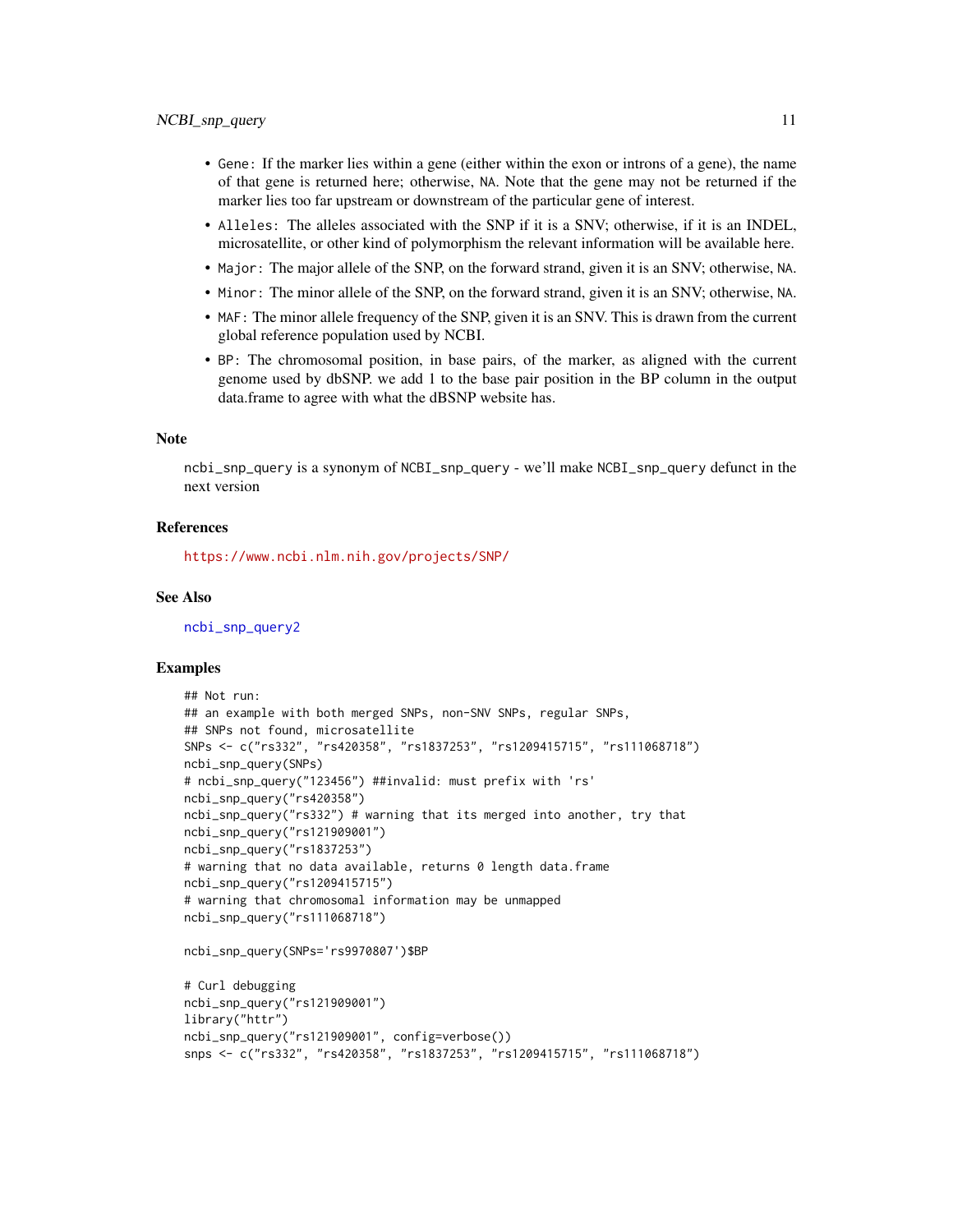```
ncbi_snp_query(snps, config=progress())
## End(Not run)
```
NCBI\_snp\_query2 *Query NCBI's dbSNP for information on a set of SNPs*

## <span id="page-11-1"></span>Description

Query NCBI's dbSNP for information on a set of SNPs

#### Usage

```
NCBI_snp_query2(SNPs, ...)
```

```
ncbi_snp_query2(SNPs, ...)
```
# Arguments

| <b>SNPs</b> | A vector of SNPs (rs numbers).                              |
|-------------|-------------------------------------------------------------|
| $\cdots$    | Further named parameters passed on to config to debug curl. |

#### Note

ncbi\_snp\_query2 is a synonym of NCBI\_snp\_query2 - we'll make NCBI\_snp\_query2 defunct in the next version

#### See Also

[ncbi\\_snp\\_query](#page-9-1)

# Examples

```
## Not run:
SNPs <- c("rs332", "rs420358", "rs1837253", "rs1209415715", "rs111068718")
ncbi_snp_query2(SNPs)
# ncbi_snp_query2("123456") ## invalid: must prefix with 'rs'
ncbi_snp_query2("rs420358")
ncbi_snp_query2("rs332") # warning, merged into new one
ncbi_snp_query2("rs121909001")
ncbi_snp_query2("rs1837253")
ncbi_snp_query2("rs1209415715") # no data available
ncbi_snp_query2("rs111068718") # chromosomal information may be unmapped
```
<span id="page-11-0"></span>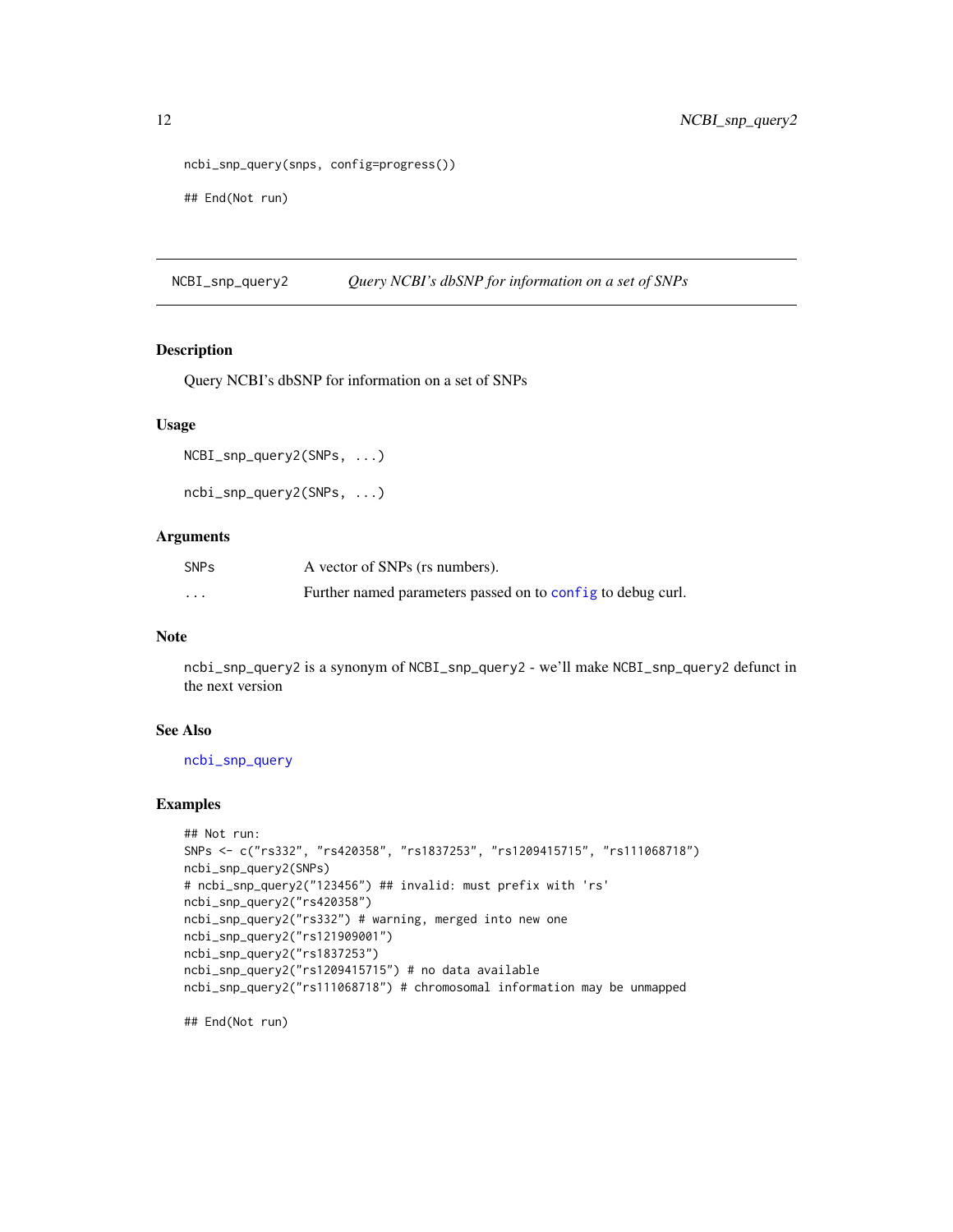<span id="page-12-0"></span>

Get phenotype data for one or multiple users.

#### Usage

```
phenotypes(userid = NA, df = FALSE, ...)
```
# Arguments

| userid   | ID of openSNP user.                                        |
|----------|------------------------------------------------------------|
| df       | Return data.frame (TRUE) or not (FALSE) - default = FALSE. |
| $\cdots$ | Curl options passed on to GET.                             |

# Value

List of phenotypes for specified user(s).

# Examples

```
## Not run:
phenotypes(userid=1)
phenotypes(userid='1,6,8', df=TRUE)
phenotypes(userid='1-8', df=TRUE)
# coerce to data.frame
library(plyr)
df <- ldply(phenotypes(userid='1-8', df=TRUE))
head(df); tail(df)
# pass on curl options
library("httr")
# phenotypes(1, config=c(verbose(), timeout(1)))
phenotypes(1, config=verbose())
```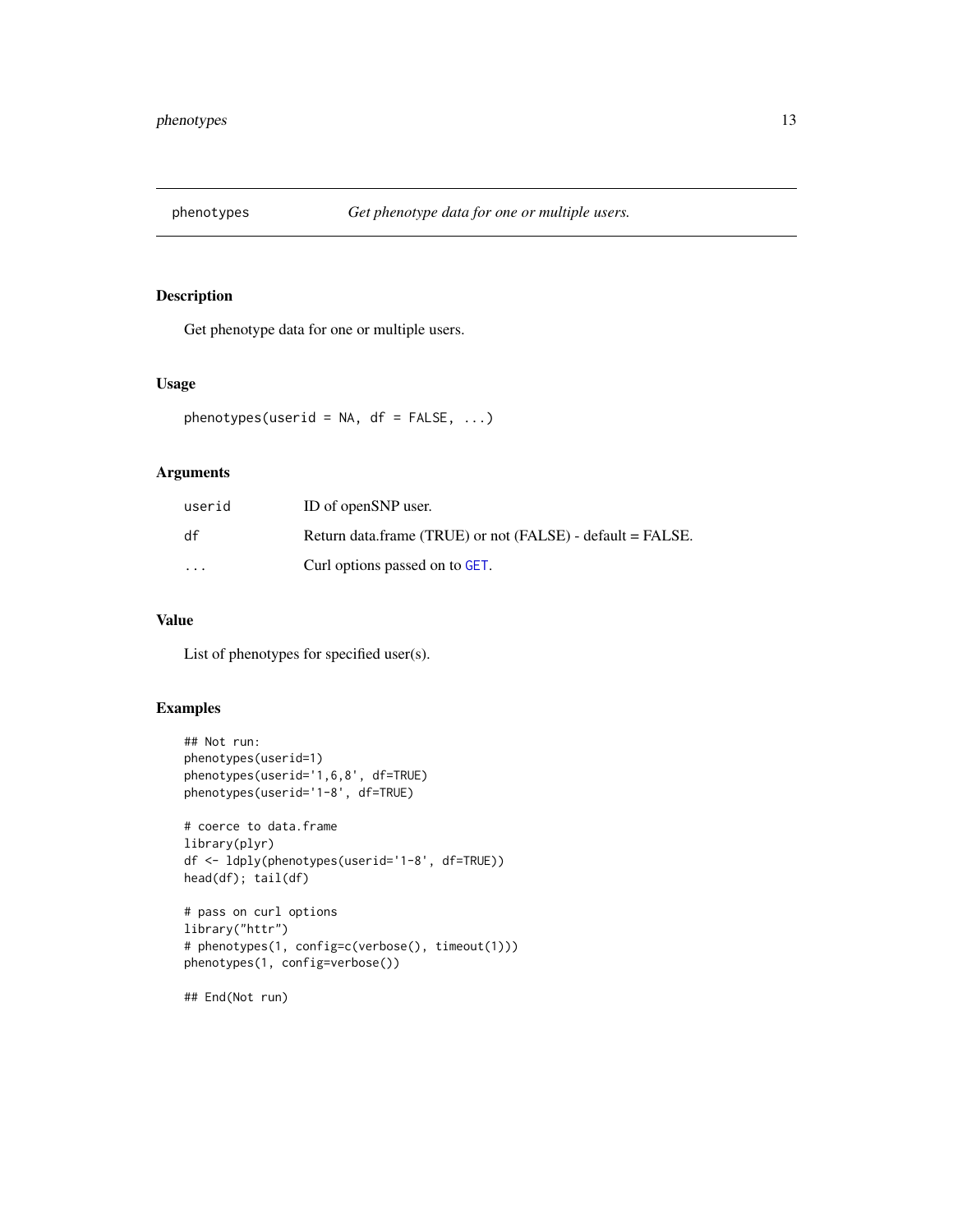<span id="page-13-0"></span>

Get all known variations and all users sharing that phenotype for one phenotype(-ID).

#### Usage

```
phenotypes_byid(phenotypeid = NA, return_ = c("description", "knownvars",
  "users"), \dots)
```
# Arguments

| phenotypeid | ID of openSNP phenotype.                                   |
|-------------|------------------------------------------------------------|
| return      | Return data.frame (TRUE) or not (FALSE) - default = FALSE. |
| $\cdots$    | Curl options passed on to GET.                             |

# Value

List of description of phenotype, list of known variants, or data.frame of variants for each user with that phenotype.

```
## Not run:
phenotypes_byid(phenotypeid=12, return_ = 'desc')
phenotypes_byid(phenotypeid=12, return_ = 'knownvars')
phenotypes_byid(phenotypeid=12, return_ = 'users')
# pass on curl options
library("httr")
phenotypes_byid(phenotypeid=12, return_ = 'desc',
 config=c(verbose(), timeout(1)))
phenotypes_byid(phenotypeid=12, return_ = 'desc', config=verbose())
```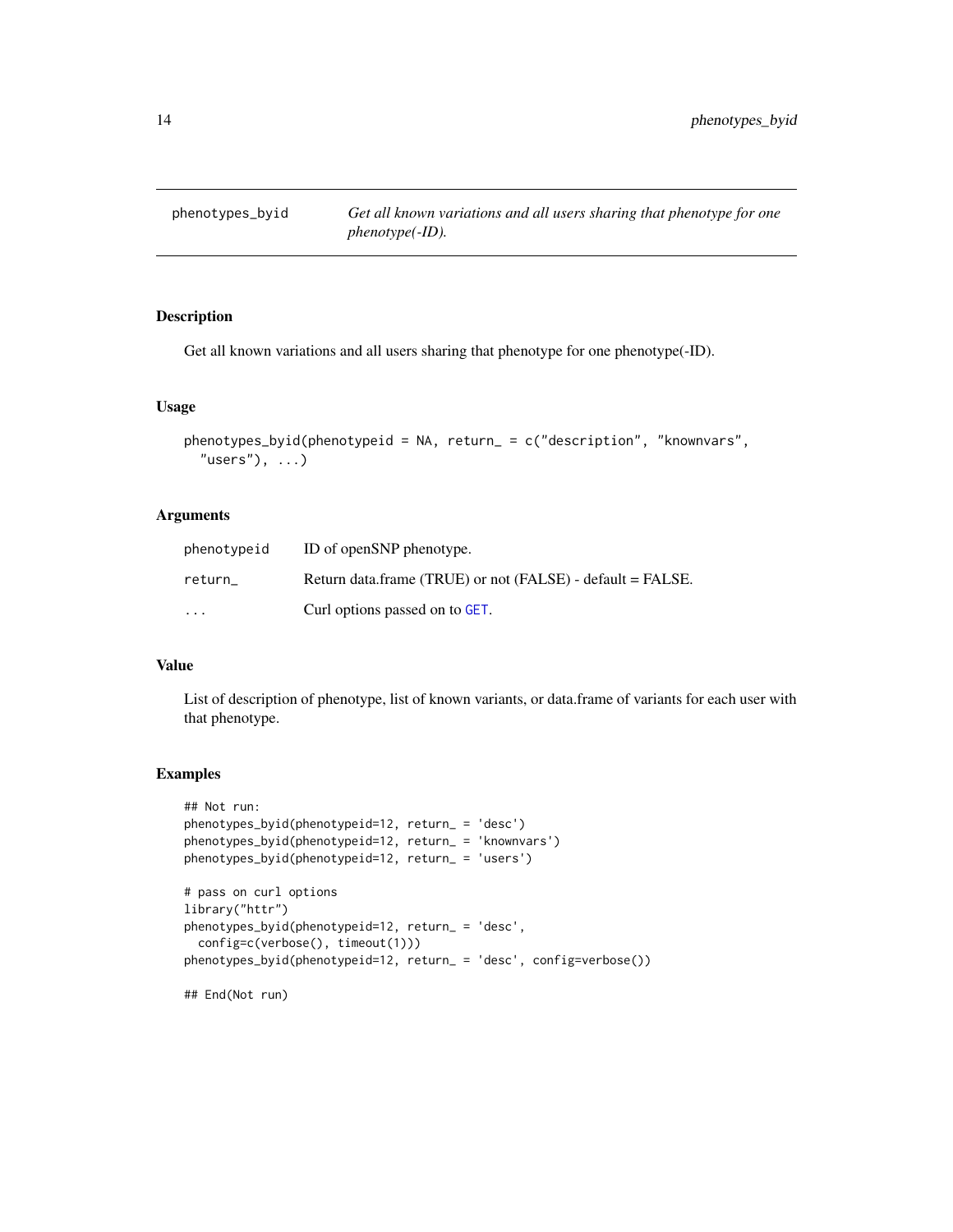<span id="page-14-0"></span>

Beware, these tables can be large. Check your RAM before executing. Or possibly read in a subset of the data. This function reads in the whole kitten kaboodle.

# Usage

```
read\_users(name = NULL, id = NULL, path = NULL, ...)
```
# Arguments

| name | User name                           |
|------|-------------------------------------|
| id   | User id                             |
| path | Path to file to read from.          |
|      | Parameters passed on to read. table |

# Details

If you specify a name or id, this function reads environment variables written in the function download\_users, and then searches against those variables for the path to the file saved. Alternatively, you can supply the path.

#### Value

A data.frame.

```
## Not run:
# dat <- read_users(name = "kevinmcc")
# head(dat)
# dat <- read_users(id = 285)
## End(Not run)
```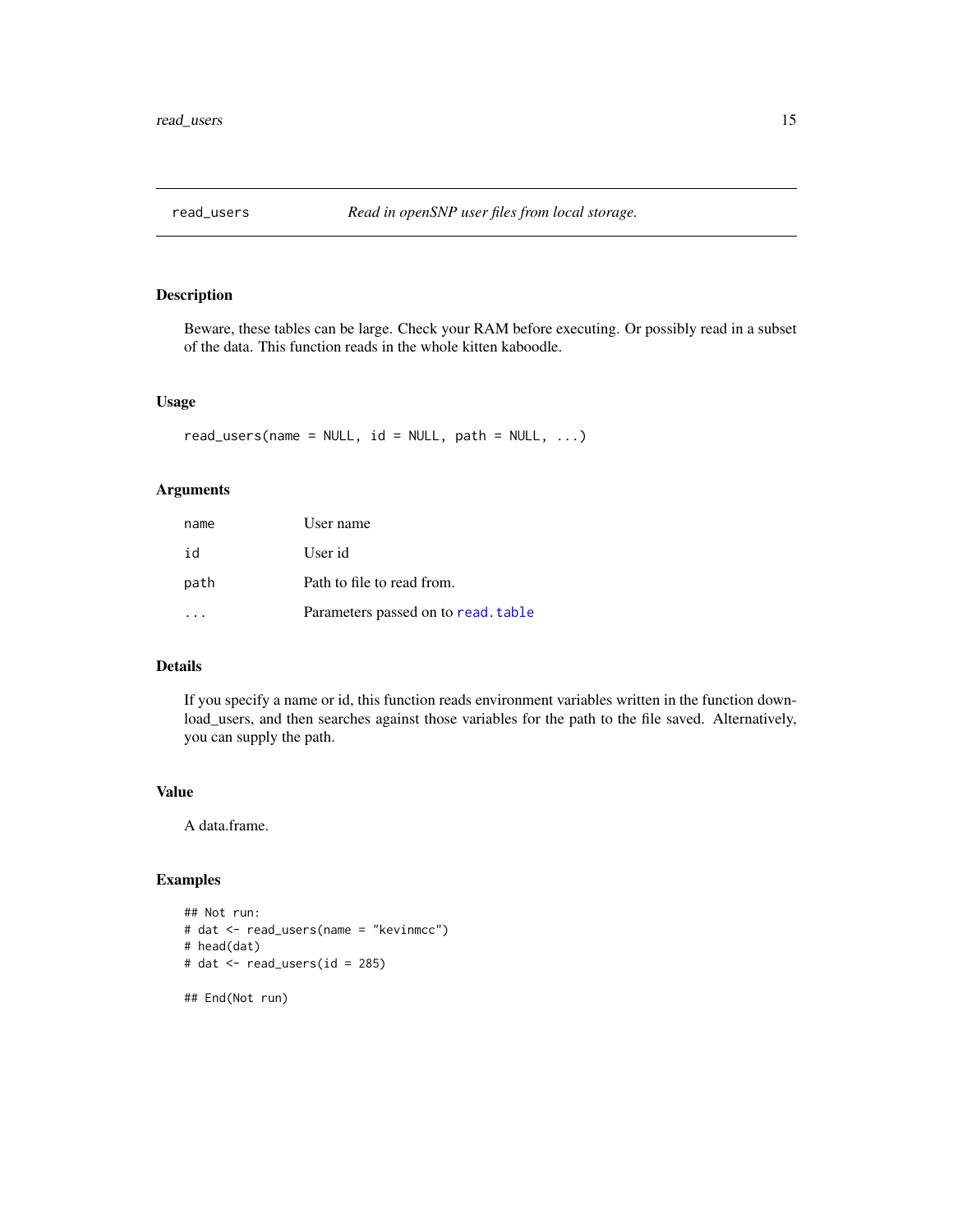<span id="page-15-0"></span>

Get openSNP users.

# Usage

 $users(df = FALSE, ...)$ 

# Arguments

| df | Return data.frame (TRUE) or not (FALSE) - default = FALSE. |
|----|------------------------------------------------------------|
| .  | Curl options passed on to GET.                             |

# Value

List of openSNP users, their ID numbers, and XX if available.

# Examples

```
## Not run:
# just the list
data <- users(df = FALSE)
data
# get a data.frame of the users data
data <- users(df = TRUE)
data[[1]] # users with links to genome data
data[[2]] # users without links to genome data
```